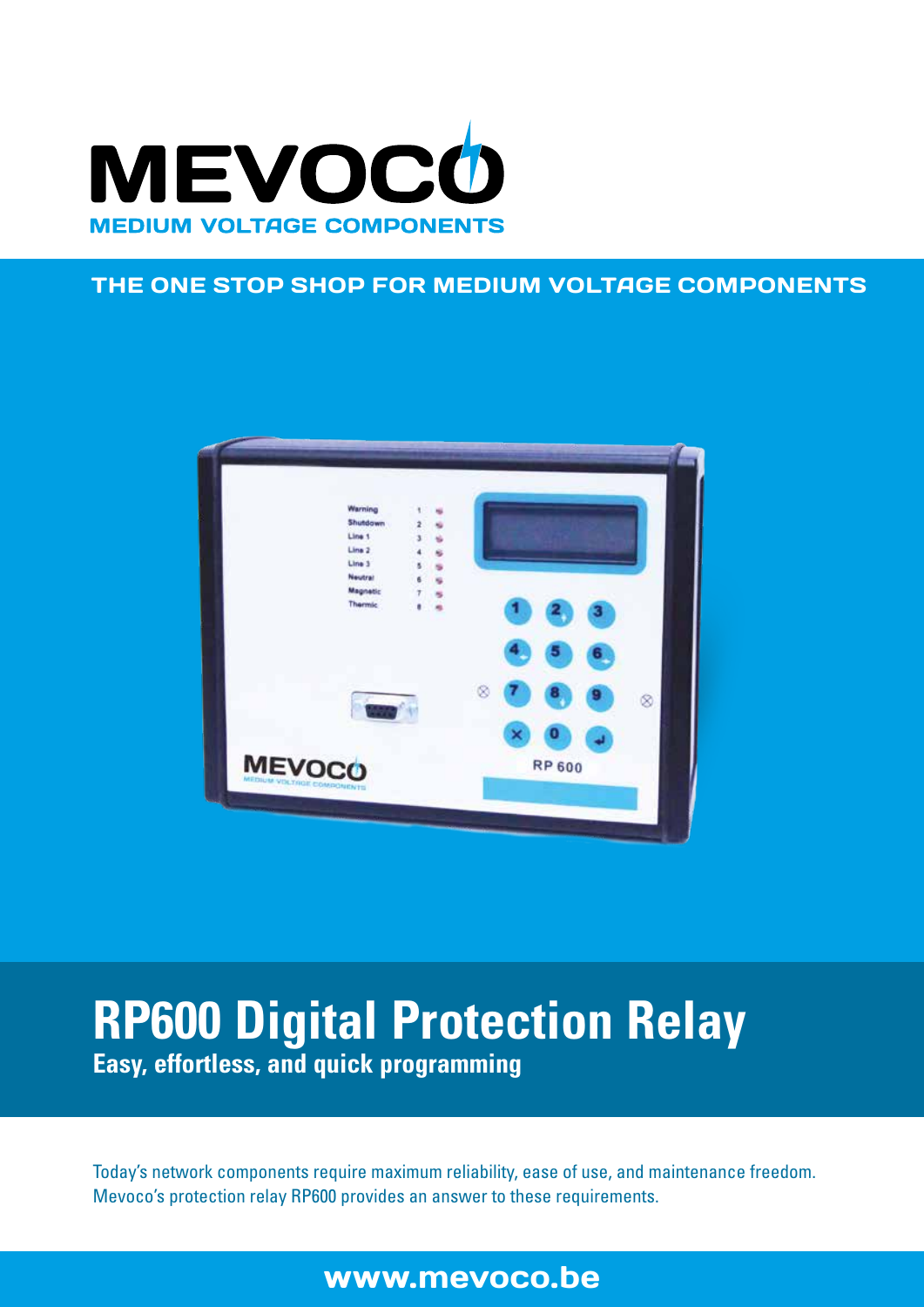#### **User-friendly**  $\overline{\mathbf{z}}$

The relay functions are easily accessible and programmable with the help of a laptop or with the support of a menu oriented interface. The RP600 is not only easy to use, it is also designed specifically to easily integrate with Mevoco's next generation vacuum circuit breaker VA-2. On request, this relay is also available as a freestanding version to be integrated in medium voltage switchgear from any manufacturer brand.

## **Your advantages**

- Ready to connect to a laptop (RS-232 connection)
- User interface with large display
- Easy and quick programming thanks to a menu oriented interface
- Wide range of protection functions and extended functionalities
- Self-powered and self-steered curves metering
- Possibility of 8 different curves (protection functions)
- Equipped with 4 outgoing contact points and 2 free programmable outgoing points
- Extended fault registration by the use of an auxiliary supply

| <b>SETTING RANGE</b> |                           |            |            |         |           |           |  |  |
|----------------------|---------------------------|------------|------------|---------|-----------|-----------|--|--|
| In $(A)$             |                           | 50         | 150        | 200     | 400       | 600       |  |  |
|                      |                           |            |            |         |           |           |  |  |
| <b>Phase Fault</b>   |                           |            |            |         |           |           |  |  |
| l>                   | $0.5$ to $2.1 \times \ln$ | $20 - 105$ | 60-315     | 80-420  | 160-840   | 240-1260  |  |  |
| $\rightarrow$        | $0.5$ to $40 \times \ln$  | 20-2000    | 60-6000    | 80-8000 | 160-16000 | 240-24000 |  |  |
|                      |                           |            |            |         |           |           |  |  |
| <b>Earth Fault</b>   |                           |            |            |         |           |           |  |  |
| 10 <sub>2</sub>      | $0.5$ to 2.1 x In         | $10 - 40$  | $30 - 120$ | 40-160  | 80-320    | 120-480   |  |  |
|                      | $\log$ 0.5 to 40 x In     | 10-400     | 30-1200    | 40-1600 | 80-3200   | 120-4800  |  |  |
|                      |                           |            |            |         |           |           |  |  |

Currents are introduced as absolute values. The mentioned values are relative values (related to the ratio of the current transformer). Available current transformer ratios are: 1:50, 1:150, 1:200, 1:400 and 1:600.









| CONNECTIONS          |                |                |                                  |
|----------------------|----------------|----------------|----------------------------------|
|                      | A              | B              |                                  |
| $[Vac meas+]$        | 12             | 12             | $R2$ (com)                       |
| [Vac meas-]          | 11             | 11             | R <sub>2</sub> (N <sub>O</sub> ) |
| N                    | 10             | 10             | <b>R2 (NC)</b>                   |
| L <sub>3</sub>       | 9              | 9              | $R1$ (com)                       |
| L2                   | 8              | 8              | R1 (NO)                          |
| L1                   | $\overline{1}$ | $\overline{1}$ | <b>R1 (NC)</b>                   |
| $OUT- (OV)$          | 6              | 6              | ERR (com)                        |
| $OUT + (12V)$        | 5              | 5              | <b>ERR (NO)</b>                  |
| $[110$ Vdc- $]$      | 4              | 4              | WARN (com)                       |
| $[110 \text{ Vdc+}]$ | 3              | 3              | WARN (NO)                        |
| 110/220 Vac          | $\overline{2}$ | $\overline{2}$ | Sens $N$ off +                   |
| 110/220 Vac          | 1              | 1              | Sens N off -                     |
|                      |                |                |                                  |

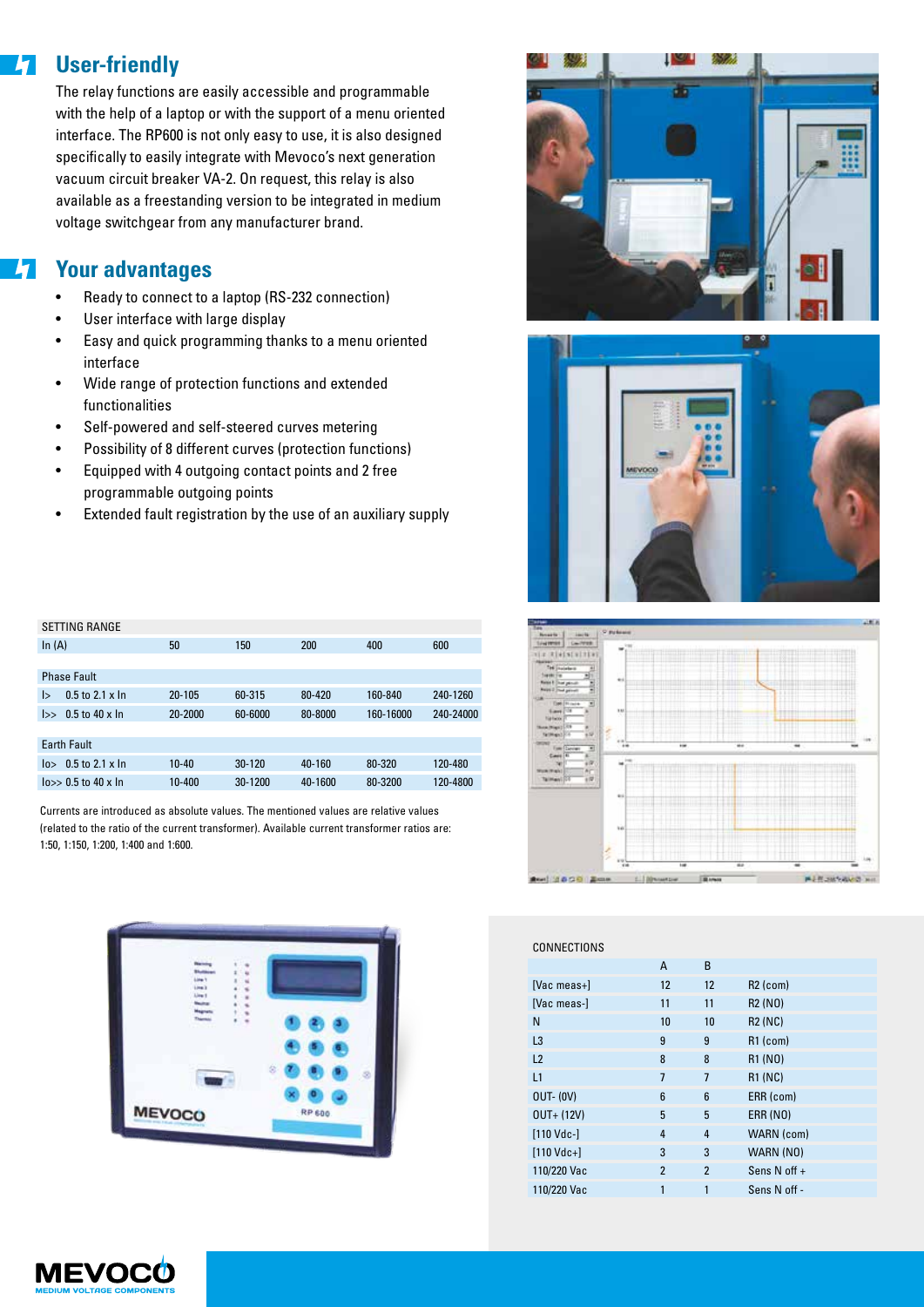# **Menu Display RP600**



| <b>FUNCTION</b>                 | <b>MINIMUM VALUE</b> | <b>MAXIMUM VALUE</b> | <b>DEFAULT</b> |
|---------------------------------|----------------------|----------------------|----------------|
| Line curve                      | See user interface   | See user interface   | Constant       |
| Line Current thermic            | 0.40A                | 2.50A                | 1.00A          |
| Line Time thermic               | 0.00 s               | 99.98 / $\infty$ s   | 1.00 s         |
| Line $L -$ factor               | 0.40A                | 2.50A                | 1.00A          |
| Line $K$ – factor               | 0.10                 | 1.00                 | 1.00           |
| Neutral curve                   | See user interface   | See user interface   | Constant       |
| <b>Neutral Current thermic</b>  | 0.20A                | 2.50A                | 0.80A          |
| Neutral Time thermic            | 0.00 s               | $99.98 / \infty s$   | 1.00 s         |
| Neutral L - factor              | 0.04A                | 0.80A                | 0.20A          |
| Neutral K - factor              | 0.10                 | 1.00                 | 1.00           |
| Line Current magnetic           | 0.40A                | 12.00 A              | 4.00 A         |
| Line Time magnetic              | 0.00 s               | 99.98 / $\infty$ s   | 0.50 s         |
| <b>Neutral Current magnetic</b> | 0.40A                | $7.50 / \infty$ A    | $\infty$ A     |
| Neutral Time magnetic           | 0.00 s               | 99.98 / $\infty$ s   | 0.5s           |
| Language                        | See user interface   | See user interface   | Dutch $(*)$    |
|                                 |                      |                      |                |

(\*) Available interface languages: Dutch, French, English, Spanish, Russian

# $H^+$

#### **Programming is easy**

The use of a keyboard provides access to the different menus. The functions are registered under the keys 1 to 9, the cancellation key (X), the confirmation key (ø) and some other functions are accessible through the arrow keys (2,4,6 and 8).

The relay can only be programmed with an auxiliary supply. By using the confirmation key in the selected menu, it is possible:

- to wipe the fault currents in the memory (with confirmation).
- to define the standard values (with confirmation).
- to activate the programming (with confirmation).

Every action can be interrupted at any time by pressing the cancellation key. When the programming is activated, the "warning" LED is on and the characters "Ep" appear in the bottom left corner of the display.

It is possible in the "programming function" to modify the different parameters. Using the arrow keys, select the required menu and confirm by using the "confirm" key. The value will now start to flash and allow the registration of a new value.

If the parameter is not a value, then the arrow keys allow you to select the language, the ratio and the curve. When all the values are programmed and confirmed, they will be placed in the system's memory.

Fore more information on RP600 or our other products, contact our sales team sales@mevoco.be

#### - THE ONE STOP SHOP FOR MEDIUM VOLTAGE COMPONENTS -